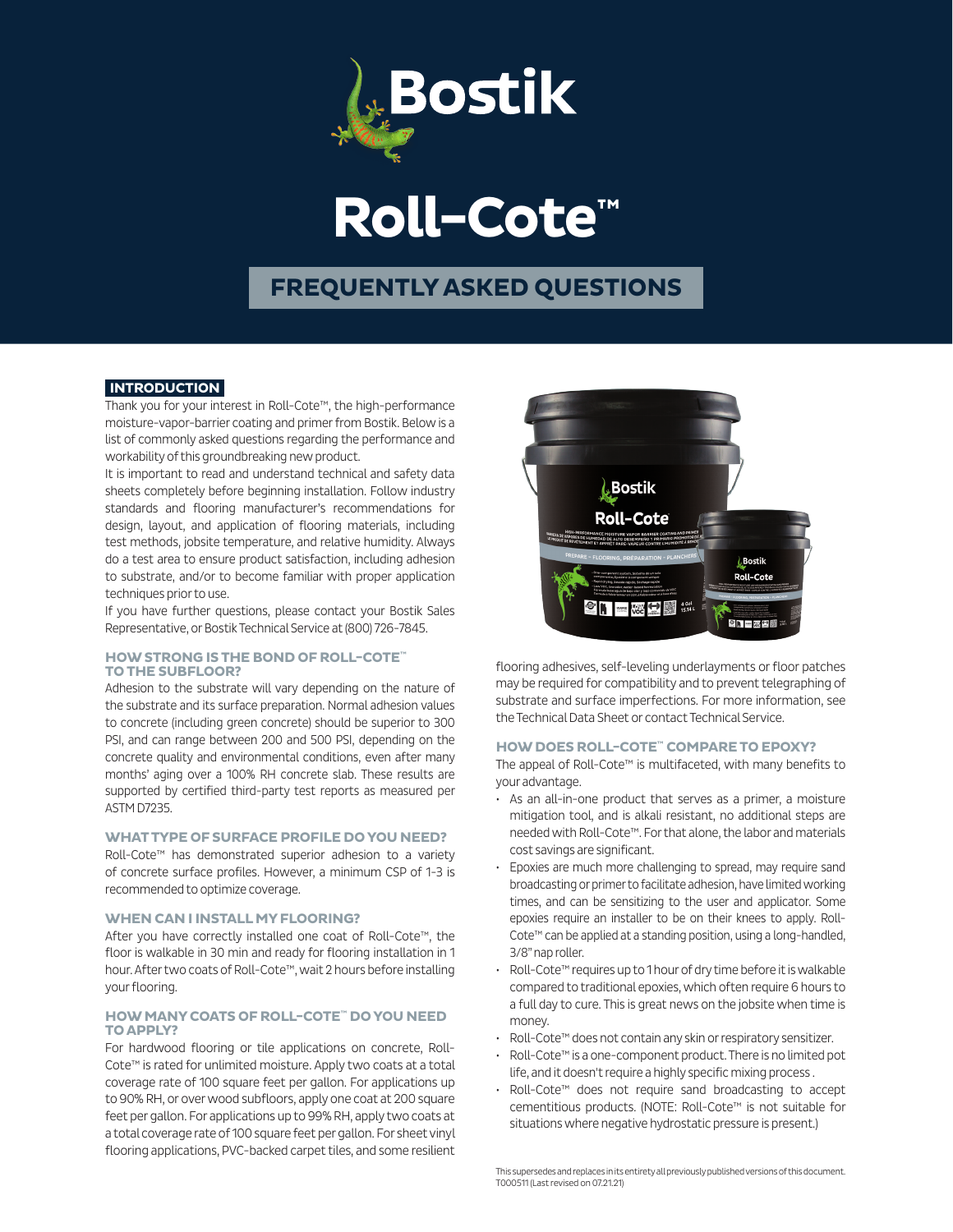## Roll-Cote<sup>™</sup> Quick Reference By Application Type

| <b>Type of</b><br><b>Application</b>         | <b>Primer or</b><br><b>Prime Coat</b>                                                                     | <b>Vapor</b><br><b>Retarder</b>                        | <b>Moisture-Vapor</b><br><b>Barrier</b>                                                                                    |                                            |
|----------------------------------------------|-----------------------------------------------------------------------------------------------------------|--------------------------------------------------------|----------------------------------------------------------------------------------------------------------------------------|--------------------------------------------|
| <b>Application Tools</b>                     | 3/8" nap roller or<br>split-tip broom                                                                     | 3/8" nap roller                                        | 3/8" nap roller                                                                                                            |                                            |
| <b>Substrate Type</b>                        | Concrete and<br><b>Highly Porous Concrete</b>                                                             | Plywood, High-Performance<br>Subflooring Panels        | Concrete                                                                                                                   |                                            |
| Flooring /<br><b>Adhesive Types</b>          | Self-leveling underlayments,<br>floor patches, tile mortars,<br>or prior to applications<br>of Roll-Cote™ | Glue-assist, Floating Floors,<br>Click-together Floors | Self-leveling underlayments,<br>floor patches, tile mortars,<br>hardwood flooring adhesives,<br>and resilient adhesives*** |                                            |
| <b>Dilution Ratio</b>                        | 1 to 1 (with water by volume)                                                                             | Undiluted                                              | Undiluted                                                                                                                  |                                            |
| <b>Working Time</b>                          | 2-4 hours                                                                                                 | 1-3 hours                                              | 1-3 hours                                                                                                                  |                                            |
| <b>Shelf Life</b>                            | 12 months                                                                                                 | 12 months                                              | 12 months                                                                                                                  |                                            |
| <b>Resealed Shelf Life</b>                   | $- -$                                                                                                     | 1year                                                  | 1year                                                                                                                      |                                            |
| <b>Coats Required</b>                        | One                                                                                                       | One                                                    | <b>One coat</b><br>Required for<br>90% RH                                                                                  | <b>Two coats</b><br>Required for<br>99% RH |
| <b>Dry Film Thickness</b>                    | $-$                                                                                                       | 4.1 mils                                               | $4.1$ mil                                                                                                                  | 8.2 mil                                    |
| <b>Moisture Limit</b>                        |                                                                                                           | Wood substrate <15% per<br>NWFA guidelines*            | Upto<br>90% RH**                                                                                                           | Upto<br>99% RH**                           |
| Coverage                                     | 500-800 ft <sup>2</sup> per gallon<br>(of concentrate)                                                    | 200 ft <sup>2</sup> per gallon                         | 200 ft <sup>2</sup><br>per gallon                                                                                          | 100 ft <sup>2</sup><br>per gallon          |
| <b>Dry Time</b>                              | 30 minutes                                                                                                | 30 minutes                                             | First coat: 30 minutes,<br>Second coat: 1 hour                                                                             |                                            |
| <b>Install Surface</b><br><b>Preparation</b> | 1hour                                                                                                     | <1hour                                                 | 2.5 hours                                                                                                                  |                                            |
| <b>Install Wood</b>                          | $\qquad \qquad -$                                                                                         | 1hour                                                  | 2.5 hours                                                                                                                  |                                            |
| <b>Install Resilient</b>                     |                                                                                                           | 1hour***                                               | 2.5 hours***                                                                                                               |                                            |
| <b>Install Tile</b>                          | 1hour                                                                                                     | $< 1$ hour                                             | 2.5 hours                                                                                                                  |                                            |

**Read and understand technical and safety data sheets prior to installation.** \*Moisture content of wood substrate must not exceed 15% per NWFA guidelines. \*\*See<br>flooring types on technical data sheet. \*\*\*SLU or floor patch imperfections. Contact Technical Service for more information.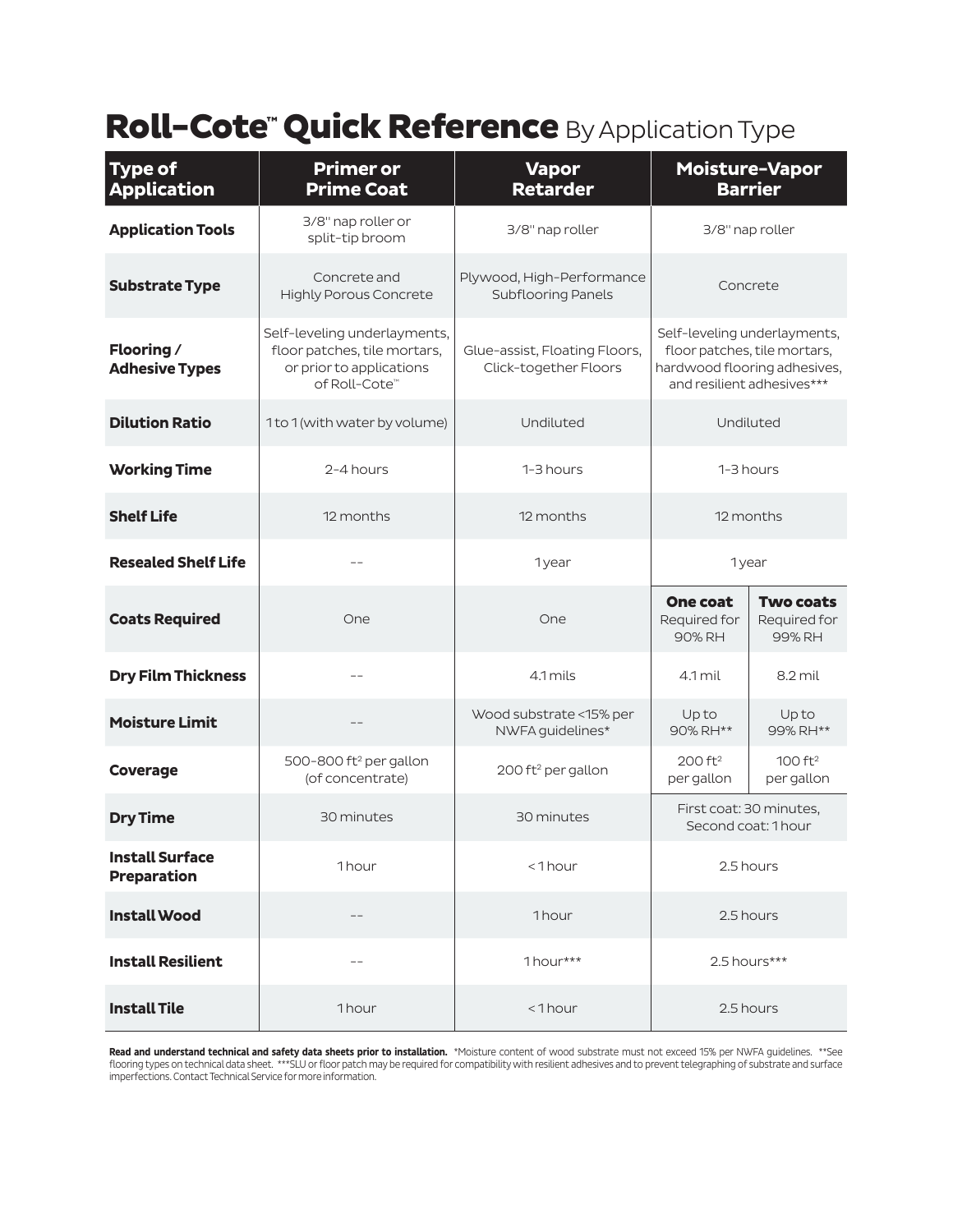#### **I NOTICE THAT ROLL-COTE™ IS DRY AFTER 15 MINUTES. CAN FLOORING BE INSTALLED THEN?**

No. It is important to give each coat the full amount of drying time listed before applying additional coats or starting the next phase of your flooring installation.

#### **DO YOU NEED TO INSTALL OTHER SURFACE PREPARATION PRODUCTS ON TOP OF ROLL-COTE™?**

The beauty of Roll-Cote™ is that it serves as a primer and provides moisture mitigation and alkali resistance protection so no other products are needed. When Roll-Cote™ is installed correctly, 2 hours after applying the second coat, you can safely install your self-leveling underlayment or flooring materials.

#### **CAN YOU DIRECT-BOND RESILIENT FLOORING TO ROLL-COTE™?**

- For wet set, water-based adhesive installations with resilient, or 'non-breathable floor coverings,' a blotter coat of a selfleveling underlayment or cementitious patch, must be installed at a minimum 1/8" layer on top of Bostik Roll-Cote™ High-Performance Moisture Barrier Coating according to label instructions. Failure to apply this cementitious layer will result in the adhesive not drying and remaining wet/uncured.
- If using pressure-sensitive adhesives, a cementitious layer is not required to be placed over the Bostik Roll-Cote™ if the products are used properly (according to label instructions) and allowed adequate time to "flash off" prior the installation of the floor covering. Failure to allow these adhesives to reach their intended high-tack state will result in the adhesives not drying and remaining wet/uncured. A cementitious layer may be necessary for a smooth finish to prevent telegraphing through the surface of certain flooring types.

#### **CAN YOU USE HARDWOOD FLOORING ADHESIVE OVER ROLL-COTE™?**

Absolutely! Roll-Cote™ offers moisture protection up to 99% RH and is approved for use under polyurethane hardwood adhesives, Axios® adhesives, or MS polymer adhesives.

#### **CAN YOU INSTALL TILE OVER ROLL-COTE™?**

Of course! Installing Roll-Cote™ prior to the application of tile offers unlimited moisture protection for your ceramic, porcelain, or natural stone installations. Roll-Cote™ will greatly improve grout color performance in environments where slab moisture may be high and will significantly reduce slab-moisture-driven efflorescence.

#### **WHY IS ALKALI BLOCKING IMPORTANT?**

The alkalinity of new concrete is expressed numerically by pH readings. The pH of fresh concrete is 12 to 13. It takes approximately 30 days for fresh materials to drop to an approximate pH of 9. A pH of 9 is less alkaline than a pH of 13, and a coating has a greater assurance of success when applied to a less alkaline surface. Once these surfaces are cured, the introduction of moisture into these floors may reactivate the high pH alkalinity, resulting in efflorescence, blistering, and peeling of a primer; degradation of resilient flooring adhesives, or other adhesive product.

Bostik Roll-Cote™ is uniquely formulated to be effective in blocking the surface alkalinity of concrete slabs, including 5-day-old green concrete. Roll-Cote™ thus provides a surface pH level of 9 or lower, as recommended by the Carpet and Rug Institute and the Canadian Carpet Institute, making it ideal for bonding with most adhesive products.

#### **WHY IS MOISTURE PROTECTION IMPORTANT?**

Simply put, when moisture penetrates your flooring, it can cause swelling or curling, mold, mildew, and have the potential for other types of water damage, like cupping and efflorescence. The innovative formula of Roll-Cote™ offers moisture mitigation, proven to help control the water vapor's movement and help to protect your floors. Do not apply Roll-Cote™ to surfaces with visible/standing moisture. Slab moisture testing is not required for the application of Roll-Cote™ with Bostik hardwood flooring adhesives or cementitious products but may be required for resilient flooring applications. If testing of concrete moisture must be performed per the requirements of the flooring system, use either "Anhydrous Calcium Chloride" testing per ASTM F1869, or "In Situ Relative Humidity" testing per ASTM F2170. If water-vapor transmission rate is above 25 pounds per 1,000 square feet per 24 hours following ASTM F1869, or if RH is greater than 99% following ASTM F2170, please contact Bostik Technical Service.

#### **HOW DOES ROLL-COTE™ DIFFER FROM OTHER PREMIXED MOISTURE BLOCKERS/REDUCERS?**

In addition to Roll-Cote™'s low-odor, one-component system with a quick drying time, the rich black color offers an excellent visual indication coverage identification of dust and debris contamination on the job, an attribute that is truly unique in the market. Debris removal is critical for achieving a proper bond with the subsequent system components. This product offers up to unlimited moisture protection for a variety of approved substrates.

#### **IS ROLL-COTE™ ENVIRONMENTALLY FRIENDLY? DOES IT MEET LEED® OR RED LIST FREE REQUIREMENTS?**

Based on a review of the product composition, this product is not known to contain substance(s) identified as ILFI Red List Chemicals above the reporting threshold and does not contain any substance listed in Proposition 65. Also, the low-VOC formulation of Roll-Cote™ (<15 g/L, as calculated per SCAQMD Rule 1113) may contribute toward LEED® credits under Low-Emitting Materials - Coatings. A CDPH (California Department of Public Health) Standard Method for VOC Emissions certification is available upon request.

#### **WILL THERE BE ANY BUBBLES OR OFF-GASSING FROM ROLL-COTE™?**

Off-gassing occurs in epoxy-based products due to their slow cure times. Roll-Cote™ cures very quickly resulting in virtually no bubbles or off-gassing. Any bubbles you might see could be attributed to slab moisture, and so this is where the second coat of Roll-Cote™ is most common.

#### **CAN YOU INSTALL FLOATING FLOORS OVER ROLL-COTE™?**

Yes. Roll-Cote™ has a durable finish that allows for use underneath both floating floors that do not require additional surface preparation products and floating floors that need additional patching or leveling.

#### **DO WE NEED TO WORRY ABOUT SKIN IRRITATION WITH ROLL-COTE™?**

No. Epoxy-based products can yield skin irritation and sometimes can require respiratory equipment for installation. Roll-Cote™ is water based, low odor, easy to clean, and nonhazardous for the applications listed on the technical and safety data sheets.